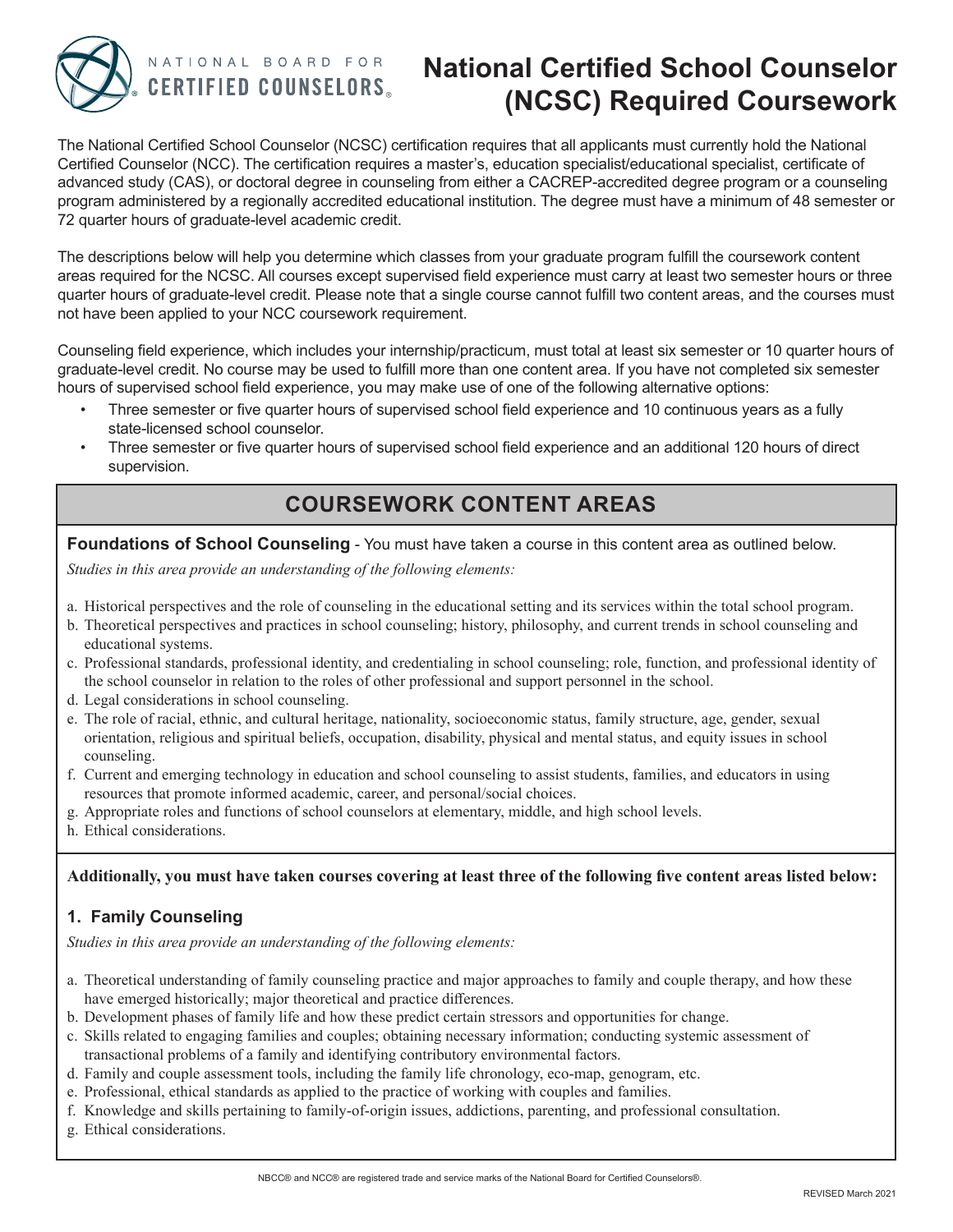## **NATIONAL CERTIFIED SCHOOL COUNSELOR (NCSC) REQUIRED COURSEWORK continued**

## **2. Addictions Counseling**

*Studies in this area provide an understanding of the following elements:*

- a. Historical development in addictions counseling; issues related to the etiology and treatment of substance use disorders.
- b. Theories and models of addiction counseling; implementing a multi-modal/multi-method approach to diagnosing and assessing addictive and comorbid disorders.
- c. Major classifications of psychotropic drugs of abuse, typical routes of administration, and brief descriptions of effects.
- d. Principles and philosophies of addiction-related self-help.
- e. Principles, models, and documentation formats of biopsychosocial case conceptualization and treatment planning; identification of sociocultural impacts upon the development and implementation of treatment models.
- f. Etiological models of substance abuse and dependence, including genetic and biological models, psychological models, sociocultural models, and the biopsychosocial model.
- g. Neurological, behavioral, psychological, physical, and social effects of psychoactive substances and addictive disorders on the user.
- h. Psychological tests and assessments specific to addiction counseling; the use of alcohol and other drug abuse screening and assessment tools and procedures.
- i. Professional issues in addictions counseling.
- j. Ethical considerations.

## **3. Counseling Consultation and Program Development**

*Studies in this area provide an understanding of the following elements:*

- a. Design, implementation, monitoring, and evaluation of comprehensive developmental school counseling programs, including awareness of various systems that affect students, school, and home.
- b. Theory and practice of consultation specific to school counselors; implementation and evaluation of specific strategies that meet program goals and objectives.
- c. Consultation/collaboration methods and current research regarding the delivery of indirect (consultation) services; systems theories and models and processes of consultation.
- d. Skills necessary in counseling, consulting, advocacy, and collaboration; an awareness of common consultation issues associated with different professional team members and how to build effective teams of school staff, parents, and community members to promote the academic, career, and personal/social development of students.
- e. Consultation and collaboration models for individuals, groups, and programmatic assessments; functional differences between the consultation models.
- f. Ethical and legal considerations in consultation and collaboration.

#### **4. Counseling Children, Adolescents, and/or At-Risk Youth**

*Studies in this area provide an understanding of the following elements:*

- a. Theory and practice of working with children and/or adolescents; differences between significant psychological problems and "normal growing pains."
- b. Developmentally appropriate approaches to counseling children and adolescents in school and mental health settings.
- c. Effective conceptualizations and interventions in helping children and adolescents with emotional and/or behavioral problems.
- d. Developmental considerations when counseling children and/or adolescents; appropriate techniques for the evaluation of counseling services provided to children and adolescents.
- e. Social and cultural factors in counseling children and/or adolescents; how cultural and gender issues may interact with diagnostic criteria.
- f. Impact of trauma, violence, lack of social connectedness, and related biological, social, emotional, and psychological distress in counseling children and adolescents.
- g. Legal and ethical considerations in counseling children and/or adolescents.